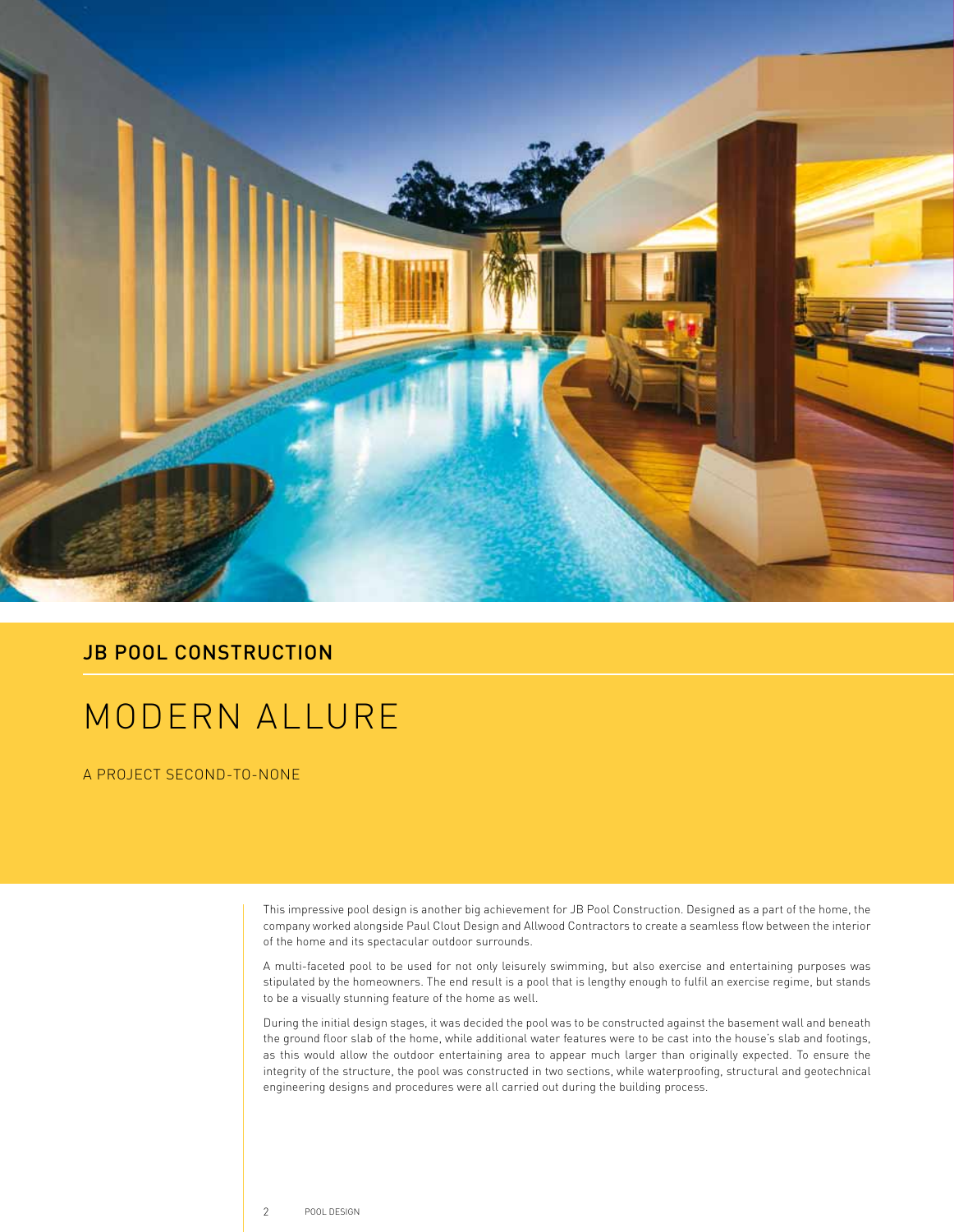



Wrapping around the entertaining area, the pool sits in the very centre of the home, which protects it from prevailing southerly and south-easterly breezes. Measuring approximately 15m x 4m, the entire project certainly stands out from the crowd. The design features a modern infinity-edge that sits adjacent to the interior dining room, while two porthole windows have been cast into the curved pool wall in order to view the pool's interior from the basement. Varying water features, including a breezeway contiguous to the main bedroom and bathroom, three splayed twisted stone columns and four water feature pots give this space its character.

Designed specifically for the pool and water features, a Quikclean in-floor cleaning system quietly and efficiently cleans the structure while improving circulation, sanitation, heating and chemical efficiency. In conjunction with the cleaning system, a Puresilk water management automated control and dosing system maintains the pool's pH and chlorine levels.

While its top-of-the-range products and water features are important, its visual aesthetic is undeniably a vital aspect to the success of the project. Fully-tiled with glass mosaics, the pool's interior complements its mitred limestone paving surrounds, while Spa Electrics EMC niche LED lights emphasise the sheer grandeur of the outdoor space. With the additional integration of schist rock and large glass windows at the ground and basement levels, this home rivals the very best in Queensland.